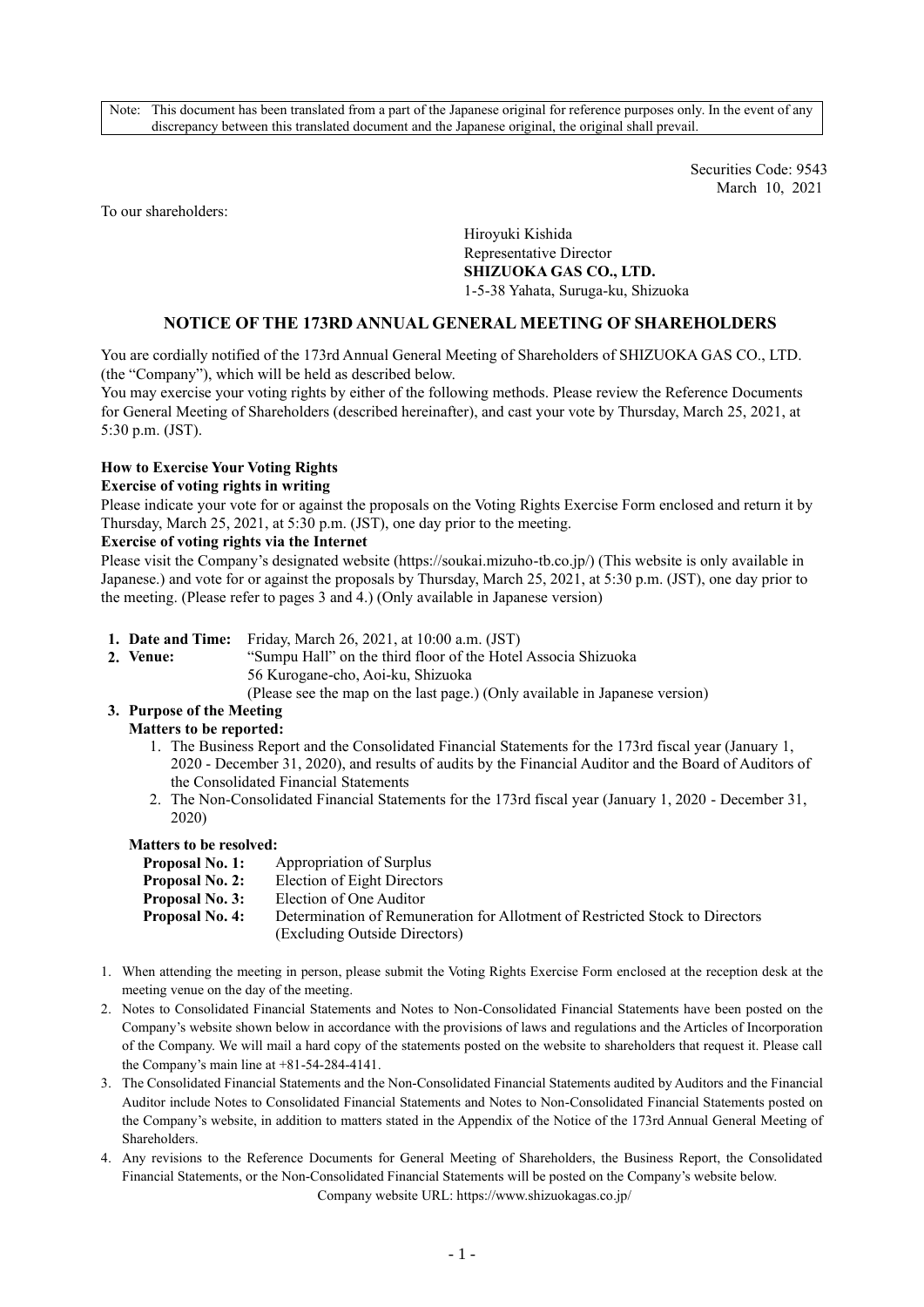# **Reference Documents for General Meeting of Shareholders**

## **Proposals and references**

## **Proposal No. 1** Appropriation of Surplus

The Company proposes the appropriation of surplus as follows:

1. Year-end dividends

The Company proposes the payment of a year-end dividend as follows in accordance with its basic policy of continuously paying stable dividends while considering the financial condition and business results comprehensively.

- (1) Allotment of dividend property to shareholders and their aggregate amount ¥8.5 per common share of the Company Total payment: ¥629,406,317
- (2) Effective date of dividends March 29, 2021

# 2. Other appropriation of surplus

The Company proposes other appropriation of surplus as follows in order to strengthen the financial standing toward the sound promotion of management while considering the future business environment.

- (1) Item of surplus to be increased and amount of increase General reserve: ¥2,000,000,000
- (2) Item of surplus to be decreased and amount of decrease Retained earnings brought forward: ¥2,000,000,000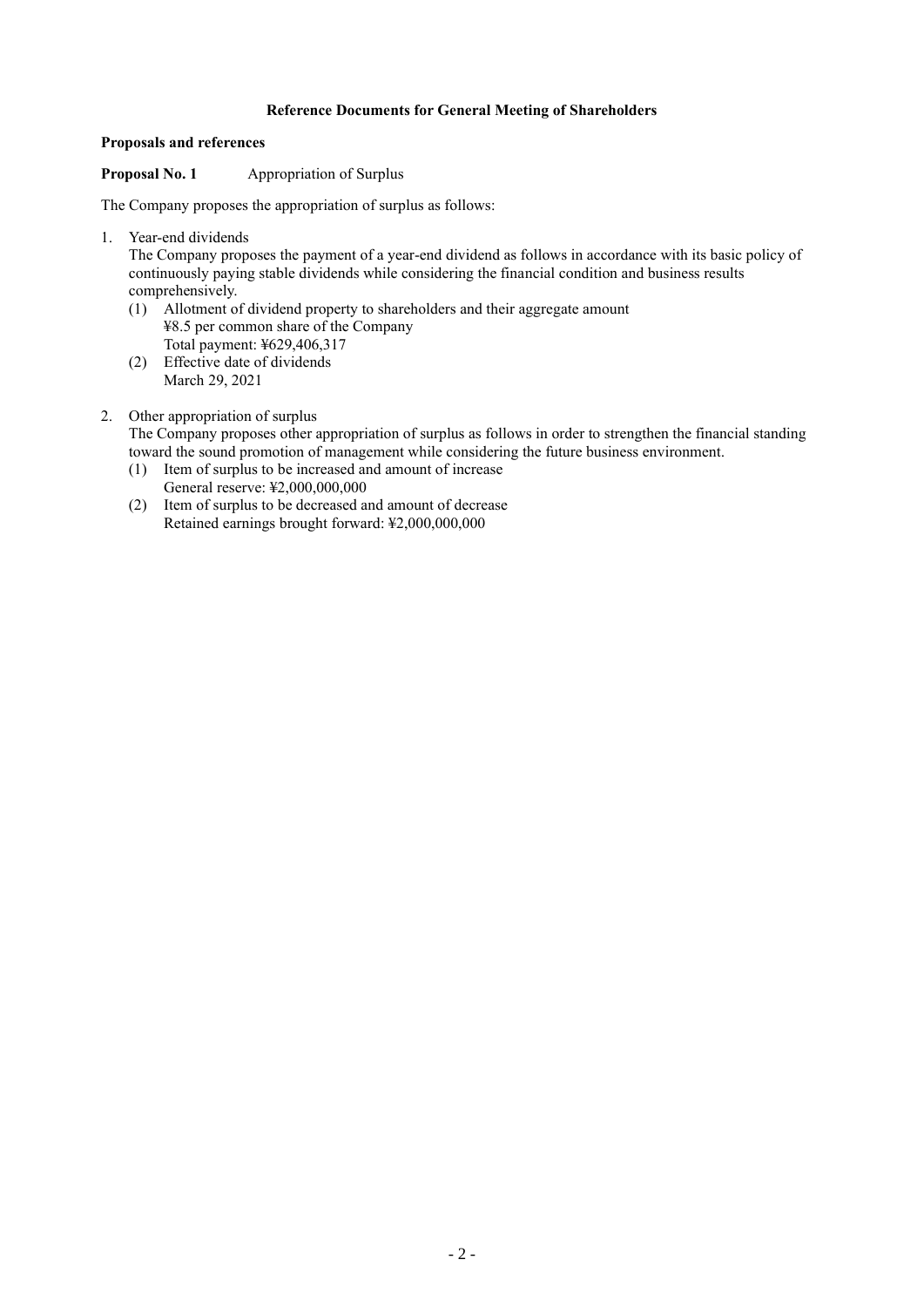# **Proposal No. 2** Election of Eight Directors

At the conclusion of this meeting, the terms of office of all nine Directors will expire. Therefore, the Company proposes the election of eight Directors.

| The candidates for Director are as follows: |
|---------------------------------------------|
|---------------------------------------------|

| Candidate<br>No. | Name                | Current positions and responsibilities in the Company                  | Candidate<br>attribute                                                                                                               |                                      |
|------------------|---------------------|------------------------------------------------------------------------|--------------------------------------------------------------------------------------------------------------------------------------|--------------------------------------|
| 1                | Hiroshi Tonoya      | Representative<br>Director and<br>Chairman                             |                                                                                                                                      | Reelection                           |
| $\overline{2}$   | Hiroyuki Kishida    | Representative<br>Director and<br>President                            |                                                                                                                                      | Reelection                           |
| 3                | Masakazu Endo       | Representative<br>Director and<br>Deputy Chief<br>Operating<br>Officer | Senior General Manager of Sales<br>Division and General Manager of<br><b>Strategy Promotion Department,</b><br><b>Sales Division</b> | Reelection                           |
| 4                | Mitsunobu Kosugi    | Director<br>Senior<br>Operating<br>Officer                             | General Manager of General<br>Administration & Human Resources<br>Department                                                         | Reelection                           |
| 5                | Juichi Nozue        | Director                                                               |                                                                                                                                      | Reelection<br>Outside<br>Independent |
| 6                | Katsunori Nakanishi | Director                                                               |                                                                                                                                      | Reelection<br>Outside<br>Independent |
| 7                | Yuriko Kato         | Director                                                               |                                                                                                                                      | Reelection<br>Outside<br>Independent |
| 8                | Hajime Hirano       | Director                                                               |                                                                                                                                      | Reelection<br>Outside<br>Independent |

Reelection: Candidate for Director to be reelected

Outside: Candidate for outside Director

Independent: Candidate for independent officer as provided for by the Tokyo Stock Exchange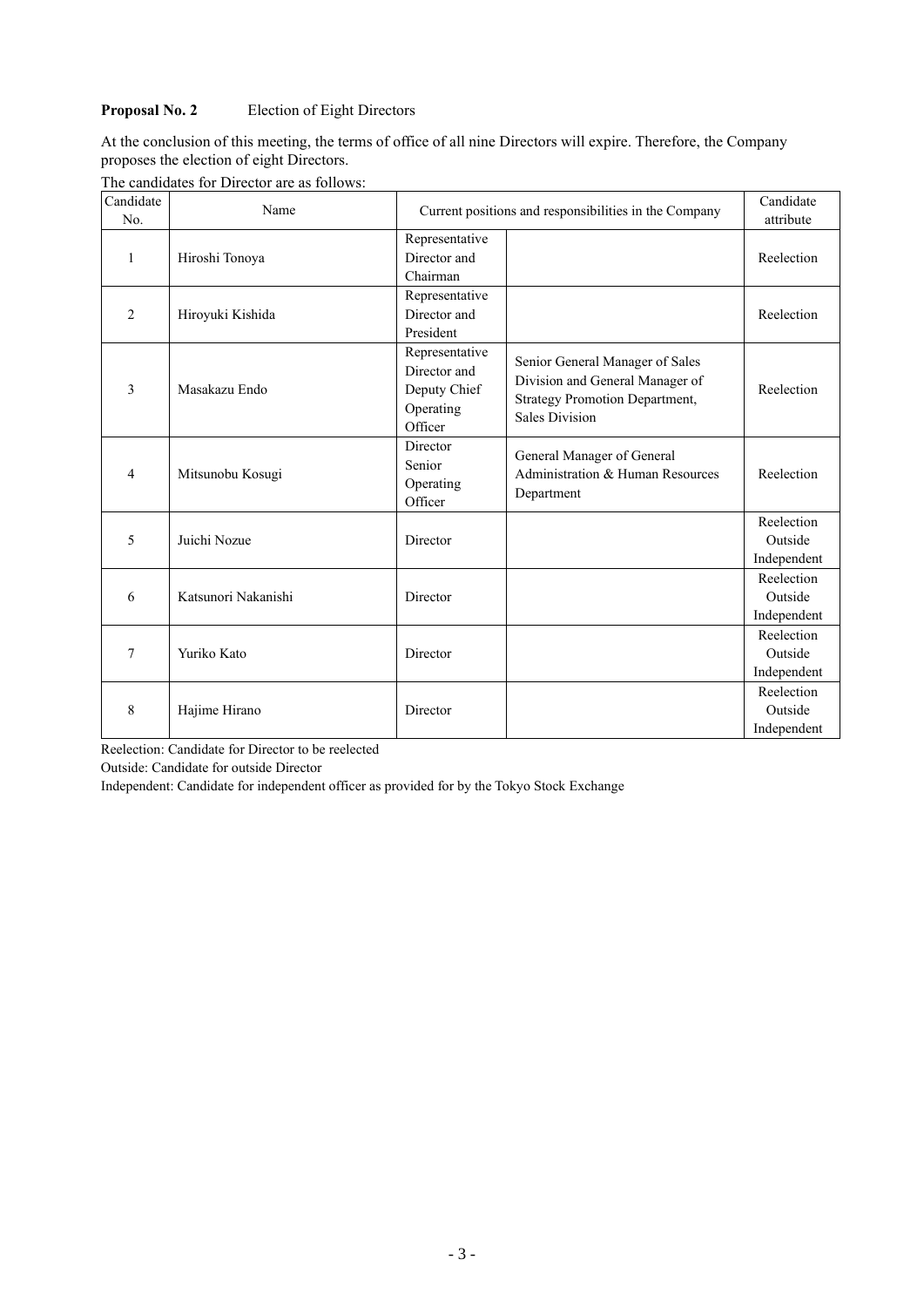| Candidate<br>No. | Name<br>(Date of birth)                                                                                                                                                                                                                                                                                                                                                                                                                                                                                                                                                              | Career summary, positions and responsibilities in the Company                                                     | Number of the<br>Company's shares<br>owned                                                                                                                                                                                                                                                                                                                                                                                                                                                                                                                                                                                                                                                                                                                                                                                                                                        |              |  |  |
|------------------|--------------------------------------------------------------------------------------------------------------------------------------------------------------------------------------------------------------------------------------------------------------------------------------------------------------------------------------------------------------------------------------------------------------------------------------------------------------------------------------------------------------------------------------------------------------------------------------|-------------------------------------------------------------------------------------------------------------------|-----------------------------------------------------------------------------------------------------------------------------------------------------------------------------------------------------------------------------------------------------------------------------------------------------------------------------------------------------------------------------------------------------------------------------------------------------------------------------------------------------------------------------------------------------------------------------------------------------------------------------------------------------------------------------------------------------------------------------------------------------------------------------------------------------------------------------------------------------------------------------------|--------------|--|--|
| $\mathbf{1}$     | Hiroshi Tonoya<br>Apr. 1976<br>Joined the Company<br>(August 11, 1953)<br>Group Leader of General Administration<br>Apr. 1997<br>Mar. 2001<br>Director<br>Reelection<br>Jan. 2007<br>Director, Senior Operating Officer, and General Manager<br>of Corporate Planning Department<br>Director and Deputy Chief Operating Officer<br>Apr. 2010<br>Tenure as Director<br>Jan. 2011<br>Representative Director and President<br>20 years<br>Jan. 2018<br>Representative Director and Chairman<br>Attendance to meetings of<br>(current position)<br>the Board of Directors<br>8/8 (100%) |                                                                                                                   | 57,400 shares                                                                                                                                                                                                                                                                                                                                                                                                                                                                                                                                                                                                                                                                                                                                                                                                                                                                     |              |  |  |
|                  | Reasons for nomination as candidate for Director<br>He has mainly been engaged in general administration and personnel operations, served as Director and President for seven<br>years from January 2011 until December 2017, and has served as Chair of the Board of Directors since January 2018.<br>Accordingly, the Company proposes him as a candidate to continue serving as a Director due to his wealth of business<br>experience in the Company in addition to his excellent insight.                                                                                       |                                                                                                                   |                                                                                                                                                                                                                                                                                                                                                                                                                                                                                                                                                                                                                                                                                                                                                                                                                                                                                   |              |  |  |
| $\overline{2}$   | Hiroyuki Kishida<br>(December 12, 1958)<br>Reelection<br>Tenure as Director<br>7 years<br>Attendance to meetings of<br>the Board of Directors<br>8/8 (100%)                                                                                                                                                                                                                                                                                                                                                                                                                          | Apr. 1981<br>Apr. 2012<br>Mar. 2013<br>Jan. 2014<br>Mar. 2014<br>Apr. 2015<br>Jan. 2016<br>Jan. 2018<br>Jan. 2019 | Joined the Company<br>Operating Officer and General Manager of Corporate<br>Planning Department<br>President and Representative Director of Minamifuji<br>Pipeline Co., Ltd.<br>Senior Operating Officer and General Manager in charge<br>of Planning, Materials and General Energy Business<br>Promotion of the Company<br>Director, Senior Operating Officer, and General Manager<br>in charge of Planning, Materials and General Energy<br><b>Business Promotion</b><br>Director, Senior Operating Officer, and General Manager<br>of Lifestyle Creation Business Department<br>Director, Deputy Chief Operating Officer, and Senior<br>General Manager of Lifestyle Creation Business Division<br>Representative Director and President, and Senior General<br>Manager of Lifestyle Creation Business Division<br>Representative Director and President<br>(current position) | 3,800 shares |  |  |
|                  | Reasons for nomination as candidate for Director<br>his excellent insight.                                                                                                                                                                                                                                                                                                                                                                                                                                                                                                           |                                                                                                                   | He has mainly been engaged in planning operations and currently serves as President. Accordingly, the Company proposes<br>him as a candidate to continue serving as a Director due to his wealth of business experience in the Company in addition to                                                                                                                                                                                                                                                                                                                                                                                                                                                                                                                                                                                                                             |              |  |  |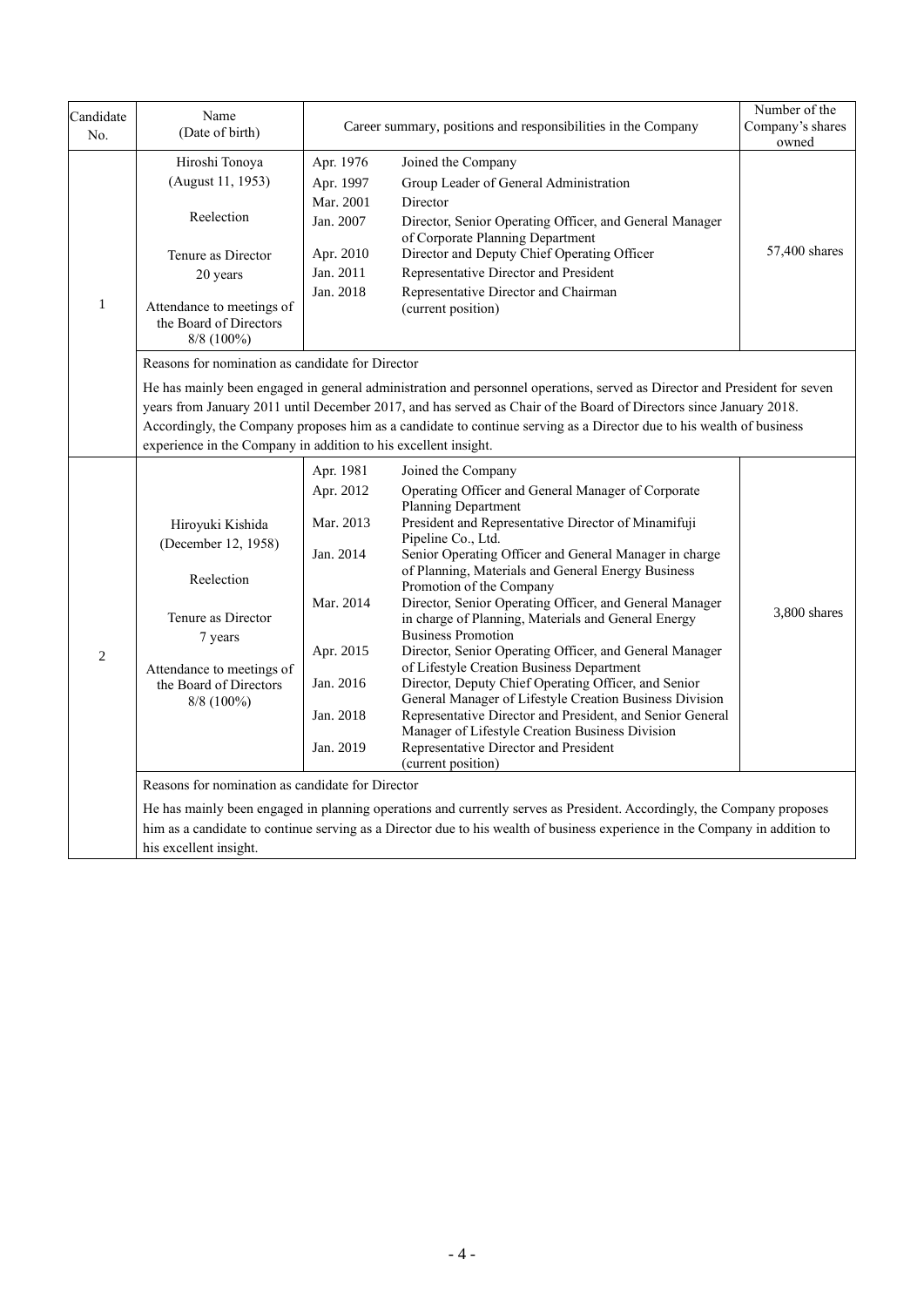| Candidate<br>No.         | Name<br>(Date of birth)                                                                                                                                                                                                                                                                                                                                           |                                                                                                                                                                              | Career summary, positions and responsibilities in the Company                                                                                                                                                                                                                                                                                                                                                                                                                                                                                                                                                                                                                                                                                                                                                                                                                                                                                                                                                                                                                                                                                                                                                       | Number of the<br>Company's shares<br>owned |  |  |  |
|--------------------------|-------------------------------------------------------------------------------------------------------------------------------------------------------------------------------------------------------------------------------------------------------------------------------------------------------------------------------------------------------------------|------------------------------------------------------------------------------------------------------------------------------------------------------------------------------|---------------------------------------------------------------------------------------------------------------------------------------------------------------------------------------------------------------------------------------------------------------------------------------------------------------------------------------------------------------------------------------------------------------------------------------------------------------------------------------------------------------------------------------------------------------------------------------------------------------------------------------------------------------------------------------------------------------------------------------------------------------------------------------------------------------------------------------------------------------------------------------------------------------------------------------------------------------------------------------------------------------------------------------------------------------------------------------------------------------------------------------------------------------------------------------------------------------------|--------------------------------------------|--|--|--|
| 3                        | Masakazu Endo<br>(June 28, 1953)<br>Reelection<br>Tenure as Director<br>11 years<br>Attendance to meetings of<br>the Board of Directors<br>$8/8$ (100%)                                                                                                                                                                                                           | Apr. 1976<br>Mar. 2011<br>Mar. 2014<br>Jan. 2016<br>Mar. 2016<br>Jan. 2019<br>Jan. 2021                                                                                      | Joined the Company<br>Director, Senior Operating Officer, and General Manager<br>of Non-residential Sales Department<br>Representative Director and President of Shizuoka Gas<br>Energy Co., Ltd.<br>Representative Director and President of Shizuoka Gas<br>Service Co., Ltd.<br>Deputy Chief Operating Officer, Senior General Manager<br>of Multi-Energy Business Division, and General Manager<br>of Industrial Energy Department of the Company<br>Director, Deputy Chief Operating Officer, Senior General<br>Manager of Multi-Energy Business Division, and General<br>Manager of Industrial Energy Department<br>Representative Director, Deputy Chief Operating Officer,<br>Senior General Manager of Lifestyle Creation Business<br>Division, and Senior General Manager of Multi-Energy<br><b>Business Division</b><br>Representative Director, Deputy Chief Operating Officer,<br>Senior General Manager of Sales Division and General<br>Manager of Strategy Promotion Department, Sales<br>Division<br>(current position)                                                                                                                                                                            | $26,200$ shares                            |  |  |  |
|                          | Reasons for nomination as candidate for Director<br>He has mainly been engaged in industrial energy operations and currently serves as Deputy Chief Operating Officer.<br>Accordingly, the Company proposes him as a candidate to continue serving as a Director due to his wealth of business<br>experience in the Company in addition to his excellent insight. |                                                                                                                                                                              |                                                                                                                                                                                                                                                                                                                                                                                                                                                                                                                                                                                                                                                                                                                                                                                                                                                                                                                                                                                                                                                                                                                                                                                                                     |                                            |  |  |  |
| $\overline{\mathcal{A}}$ | Mitsunobu Kosugi<br>(November 28, 1961)<br>Reelection<br>Tenure as Director<br>5 years<br>Attendance to meetings of<br>the Board of Directors<br>8/8 (100%)                                                                                                                                                                                                       | Apr. 1985<br><b>July 2006</b><br>Jan. 2007<br>Apr. 2010<br>Apr. 2012<br>Jan. 2014<br>Mar. 2014<br>Apr. 2014<br>Jan. 2016<br>Mar. 2016<br>Jan. 2017<br>Mar. 2017<br>Jan. 2020 | Joined the Company<br>Group Leader of Public Relations<br>Manager in charge of Public Relations/IR of Corporate<br>Services Department<br>Manager in charge of Management Planning of Corporate<br>Planning Department<br>Deputy General Manager of Corporate Planning<br>Department and Manager in charge of Corporate Planning<br>Operating Officer, General Manager of Corporate Planning<br>Department, and Manager in charge of Corporate Planning<br>President and Representative Director of Minamifuji<br>Pipeline Co., Ltd.<br>Operating Officer and General Manager of Corporate<br>Planning Department of the Company<br>Senior Operating Officer and General Manager of<br>Corporate Planning Department<br>Director, Senior Operating Officer, and General Manager<br>of Corporate Planning Department<br>Director, Senior Operating Officer, General Manager of<br>Management Control Department, and General Manager<br>of Business Strategy Department<br>Director, Senior Operating Officer, and General Manager<br>of Management Control Department<br>Director, Senior Operating Officer, and General Manager<br>of General Administration & Human Resources<br>Department<br>(current position) | 16,000 shares                              |  |  |  |
|                          | Reasons for nomination as candidate for Director<br>Company in addition to his excellent insight.                                                                                                                                                                                                                                                                 |                                                                                                                                                                              | He has mainly been engaged in planning operations and currently serves as Senior Operating Officer. Accordingly, the<br>Company proposes him as a candidate to continue serving as a Director due to his wealth of business experience in the                                                                                                                                                                                                                                                                                                                                                                                                                                                                                                                                                                                                                                                                                                                                                                                                                                                                                                                                                                       |                                            |  |  |  |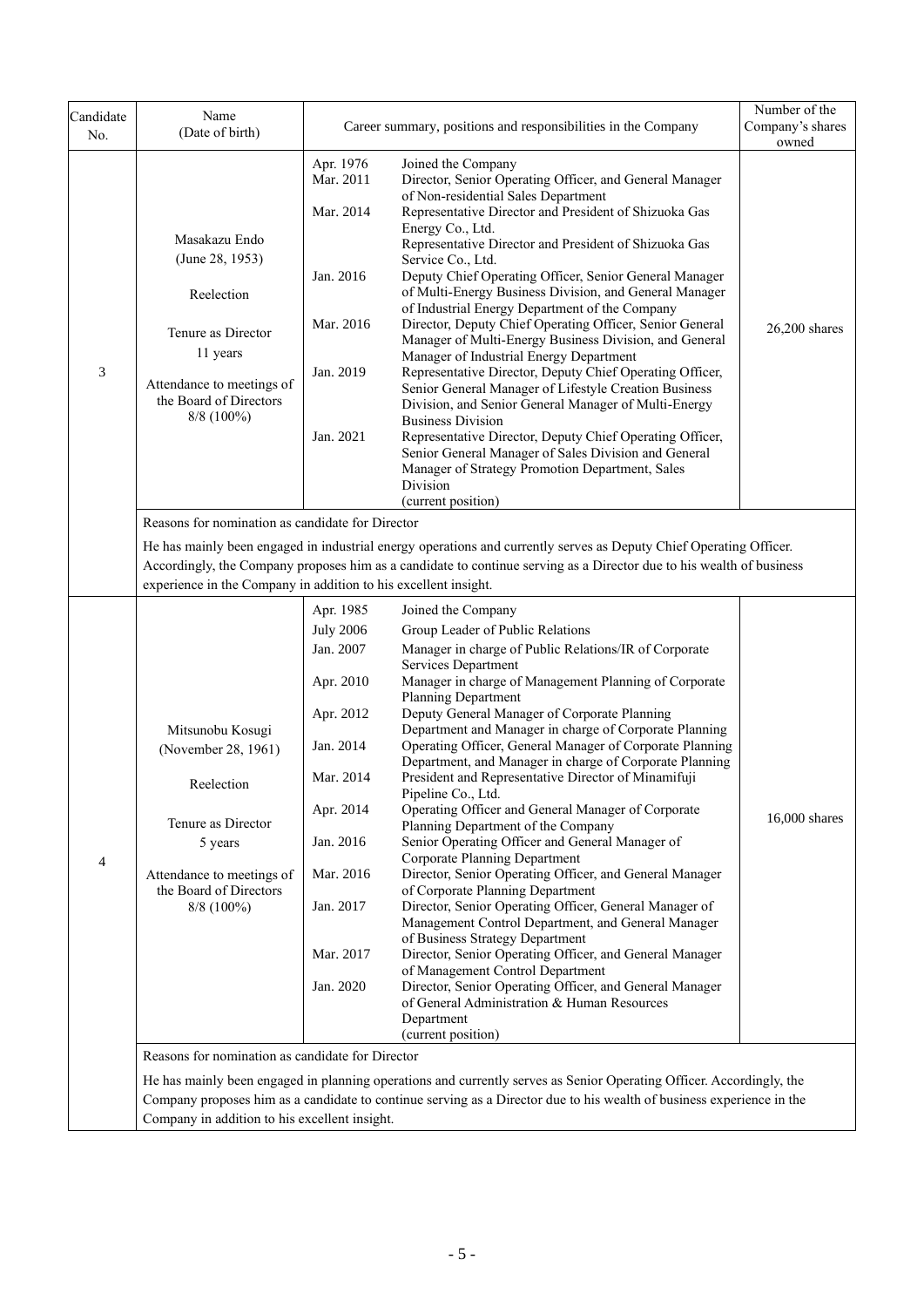| Candidate<br>No. | Name<br>(Date of birth)                                                                                                                                                                                                                                                                                                                                                                                                                                                                                                                                                                                                                                                                                                                                                                                                                                                                                                                                                                                                                               |                                                                                                                                  | Career summary, positions and responsibilities in the Company<br>Company's shares                                                                                                                                                                                                                                                                                                                                                                                                                                                                                                                                                                                                                                                                                                                                                                               |              |  |
|------------------|-------------------------------------------------------------------------------------------------------------------------------------------------------------------------------------------------------------------------------------------------------------------------------------------------------------------------------------------------------------------------------------------------------------------------------------------------------------------------------------------------------------------------------------------------------------------------------------------------------------------------------------------------------------------------------------------------------------------------------------------------------------------------------------------------------------------------------------------------------------------------------------------------------------------------------------------------------------------------------------------------------------------------------------------------------|----------------------------------------------------------------------------------------------------------------------------------|-----------------------------------------------------------------------------------------------------------------------------------------------------------------------------------------------------------------------------------------------------------------------------------------------------------------------------------------------------------------------------------------------------------------------------------------------------------------------------------------------------------------------------------------------------------------------------------------------------------------------------------------------------------------------------------------------------------------------------------------------------------------------------------------------------------------------------------------------------------------|--------------|--|
| 5                | Juichi Nozue<br>(August 15, 1960)<br>Reelection<br>Outside<br>Independent<br>Tenure as Director<br>6 years<br>Attendance to meetings of<br>the Board of Directors<br>$8/8$ (100%)                                                                                                                                                                                                                                                                                                                                                                                                                                                                                                                                                                                                                                                                                                                                                                                                                                                                     | Apr. 1987<br>Dec. 1990<br>Mar. 1996<br>Oct. 1996<br>Mar. 2003<br>Apr. 2005<br>Mar. 2015<br>June 2015<br><b>June 2018</b><br>Inc. | Registered as an attorney at law<br>Joined Kato Law and Patent Office (now Shizuoka Nozomi<br>Law and Patent Office)<br>(current position)<br>Obtained license to practice law in New York State, USA<br>Registered as patent attorney<br>Outside Auditor of the Company<br>Outside Auditor of MISUMI Group Inc.<br>(current position)<br>Outside Director of the Company<br>(current position)<br>Outside Director (member of Audit and Supervisory<br>Committee) of LEC, Inc.<br>(current position)<br>Outside Director of Akasaka Diesels Limited<br>(current position)<br>[Significant concurrent positions outside the Company]<br>Attorney at law of Shizuoka Nozomi Law and Patent Office<br>Outside Auditor of MISUMI Group Inc.<br>Outside Director (member of Audit and Supervisory Committee) of LEC,<br>Outside Director of Akasaka Diesels Limited | 5,000 shares |  |
|                  | Reasons for nomination as candidate for outside Director<br>He currently provides appropriate advice to the general management as an outside Director of the Company, based on the<br>high level of legal expertise, broad outlook and excellent insight he has fostered through his experience in corporate legal<br>affairs as an attorney at law. The Company determines that he will continue to provide appropriate advice to the general<br>management. Accordingly, the Company proposes him as a candidate for outside Director. At the conclusion of this meeting,<br>his tenure as outside Director or Auditor of the Company will have been 18 years. He has never been directly involved in the<br>management. However, the Company determines he will appropriately fulfill his duties as an outside Director based on the<br>above reasons.<br>The Company has designated him as an independent officer unlikely to cause conflicts of interest with general shareholders<br>and filed this designation with Tokyo Stock Exchange, Inc. |                                                                                                                                  |                                                                                                                                                                                                                                                                                                                                                                                                                                                                                                                                                                                                                                                                                                                                                                                                                                                                 |              |  |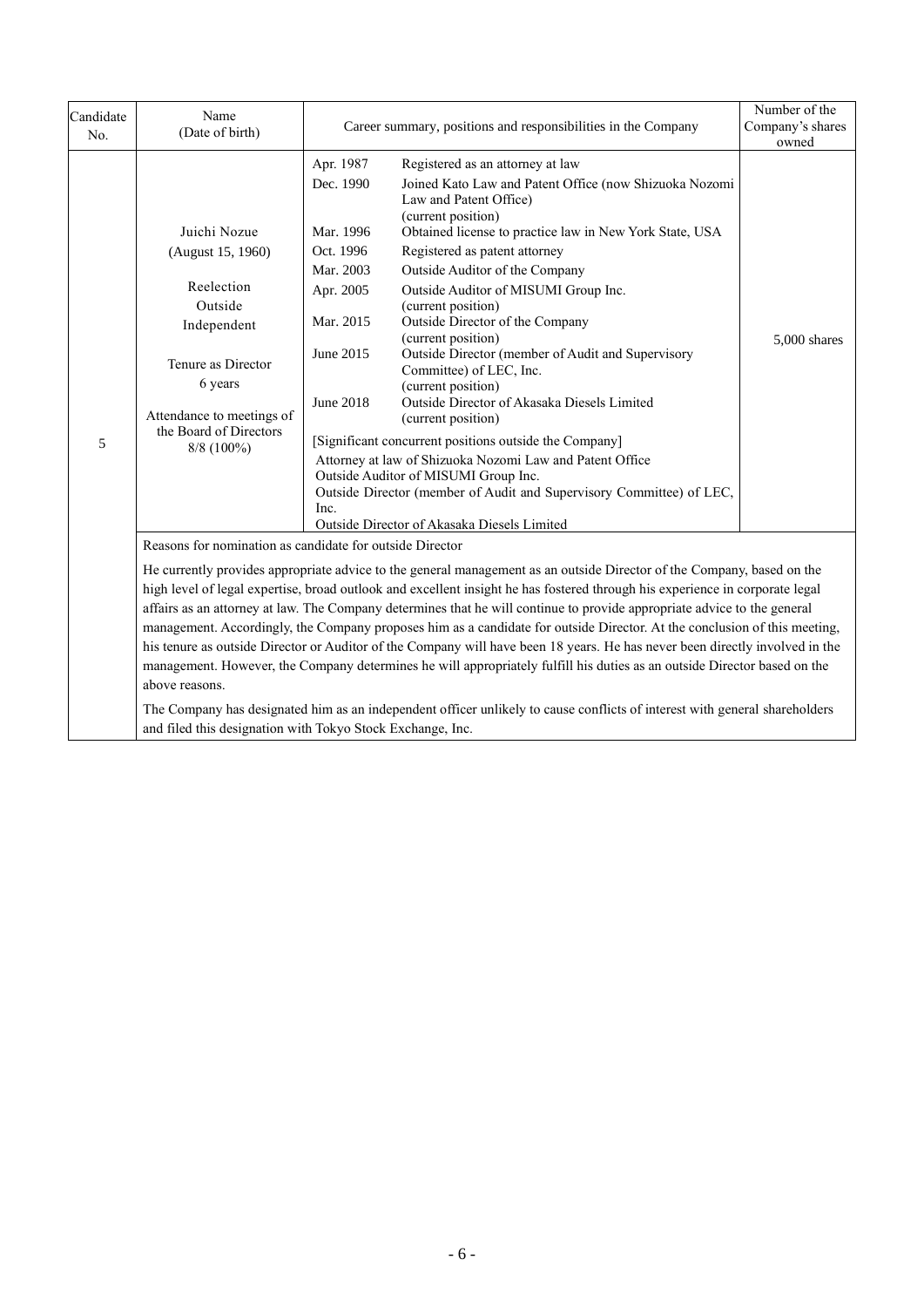| Candidate<br>No. | Name<br>(Date of birth)                                                                                                                                                                                                                                                                                                                                                                                                                                                                                                                                                                                                                                                                                                                                                                                                                                                                                               | Career summary, positions and responsibilities in the Company                                                                  | Number of the<br>Company's shares<br>owned                                                                                                                                                                                                                                                                                                                                                                                                                                                                                                                                                                                                                                                                                                                                                                                                                                                                    |          |  |  |
|------------------|-----------------------------------------------------------------------------------------------------------------------------------------------------------------------------------------------------------------------------------------------------------------------------------------------------------------------------------------------------------------------------------------------------------------------------------------------------------------------------------------------------------------------------------------------------------------------------------------------------------------------------------------------------------------------------------------------------------------------------------------------------------------------------------------------------------------------------------------------------------------------------------------------------------------------|--------------------------------------------------------------------------------------------------------------------------------|---------------------------------------------------------------------------------------------------------------------------------------------------------------------------------------------------------------------------------------------------------------------------------------------------------------------------------------------------------------------------------------------------------------------------------------------------------------------------------------------------------------------------------------------------------------------------------------------------------------------------------------------------------------------------------------------------------------------------------------------------------------------------------------------------------------------------------------------------------------------------------------------------------------|----------|--|--|
| 6                | Katsunori Nakanishi<br>(June 15, 1953)<br>Reelection<br>Outside<br>Independent<br>Tenure as Director<br>4 years<br>Attendance to meetings of<br>the Board of Directors<br>$7/8$ (88%)                                                                                                                                                                                                                                                                                                                                                                                                                                                                                                                                                                                                                                                                                                                                 | Apr. 1976<br>Dec. 1998<br>Apr. 1999<br>June 1999<br>June 2001<br>June 2003<br>Apr. 2005<br>June 2005<br>Mar. 2017<br>June 2017 | Joined The Shizuoka Bank, Ltd.<br>Deputy General Manager of Personnel Department and<br>Manager of Personnel Section<br>Senior General Manager of Personnel Department<br>Senior General Manager of Corporate Administration<br>Department<br>Director, Executive Officer, and General Manager of<br><b>Corporate Planning Department</b><br>Director and Senior Executive Officer<br>Director, Senior Executive Officer, and Deputy General<br>Manager of Corporate Center in charge of planning and<br>administration<br>President and CEO<br>Outside Director of the Company<br>(current position)<br>Chairman and CEO of The Shizuoka Bank, Ltd.<br>(current position)<br>Outside Director of Shizuoka Railway Co., LTD.<br>(current position)<br>[Significant concurrent positions outside the Company]<br>Chairman and CEO of The Shizuoka Bank, Ltd.<br>Outside Director of Shizuoka Railway Co., LTD. | - shares |  |  |
|                  | Reasons for nomination as candidate for outside Director<br>He currently provides appropriate advice to the general management as an outside Director of the Company, based on the<br>wealth of experience and high level of insight he has fostered as a manager of a financial institution. The Company<br>determines that he will continue to provide appropriate advice to the general management including overseas expansion by<br>taking advantage of the cosmopolitan and broad outlook and experience he has fostered through support for the overseas<br>deployment of enterprises. Accordingly, the Company proposes him as a candidate for outside Director. At the conclusion of<br>this meeting, his tenure as outside Director of the Company will have been four years.<br>The Company has designated him as an independent officer unlikely to cause conflicts of interest with general shareholders |                                                                                                                                |                                                                                                                                                                                                                                                                                                                                                                                                                                                                                                                                                                                                                                                                                                                                                                                                                                                                                                               |          |  |  |

and file this designation with Tokyo Stock Exchange, Inc.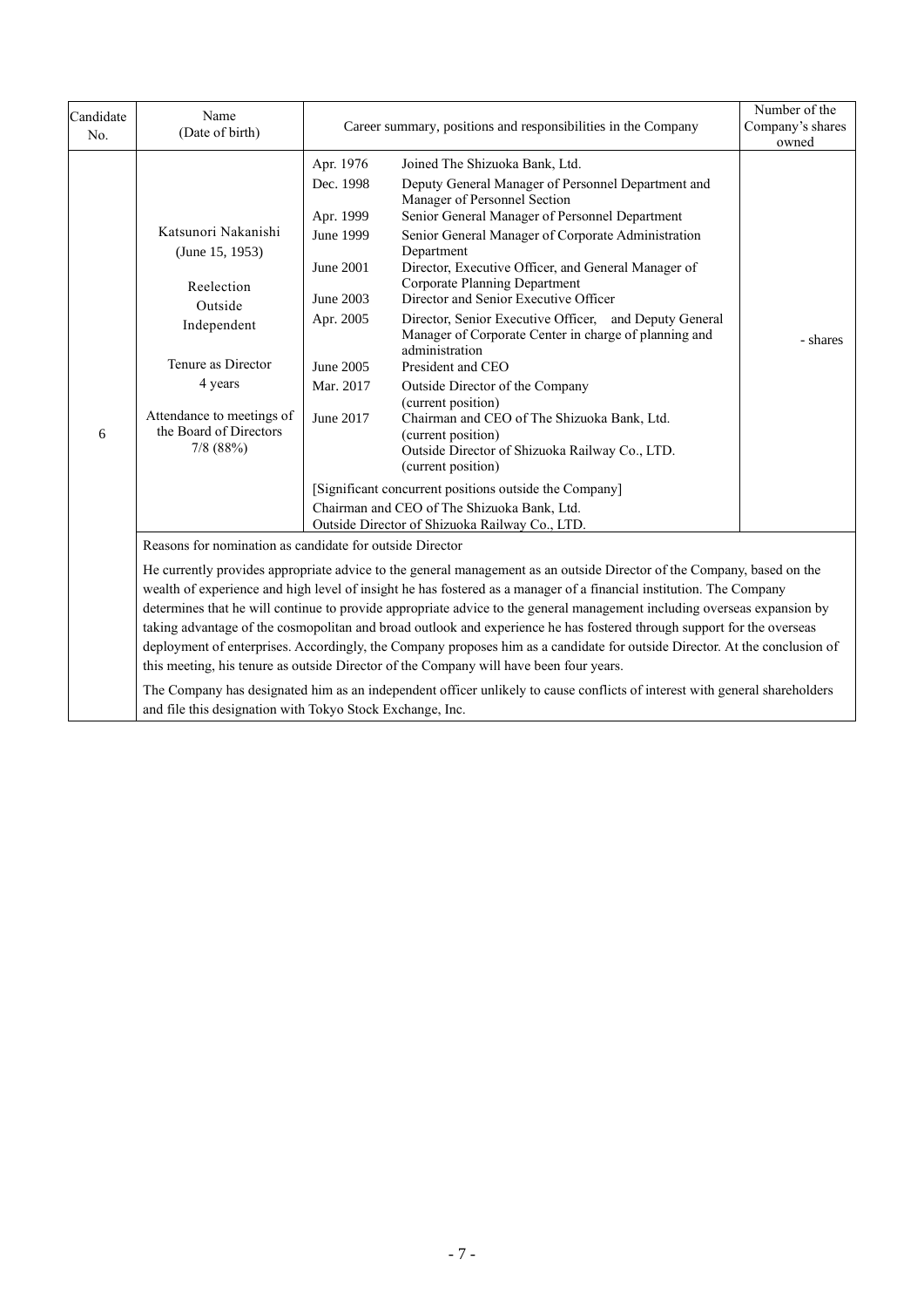| Candidate<br>No. | Name<br>(Date of birth)                                                                                                                                                                                                                                                                                                                                                                                                                                                                                                                                                                                                                                                                                                                                                                                                                                                                                                                                  | Career summary, positions and responsibilities in the Company                                                            | Number of the<br>Company's shares<br>owned                                                                                                                                                                                                                                                                                                                                                                                                                                                                                                                                                                                                                                                                                                               |          |  |
|------------------|----------------------------------------------------------------------------------------------------------------------------------------------------------------------------------------------------------------------------------------------------------------------------------------------------------------------------------------------------------------------------------------------------------------------------------------------------------------------------------------------------------------------------------------------------------------------------------------------------------------------------------------------------------------------------------------------------------------------------------------------------------------------------------------------------------------------------------------------------------------------------------------------------------------------------------------------------------|--------------------------------------------------------------------------------------------------------------------------|----------------------------------------------------------------------------------------------------------------------------------------------------------------------------------------------------------------------------------------------------------------------------------------------------------------------------------------------------------------------------------------------------------------------------------------------------------------------------------------------------------------------------------------------------------------------------------------------------------------------------------------------------------------------------------------------------------------------------------------------------------|----------|--|
| 7                | Yuriko Kato<br>(June 19, 1974)<br>Reelection<br>Outside<br>Independent<br>Tenure as Director<br>3 years<br>Attendance to meetings of<br>the Board of Directors<br>$8/8$ (100%)                                                                                                                                                                                                                                                                                                                                                                                                                                                                                                                                                                                                                                                                                                                                                                           | Apr. 2000<br>Apr. 2001<br>Oct. 2009<br>Oct. 2012<br>June 2013<br>Mar. 2017<br>Mar. 2018<br><b>July 2018</b><br>June 2020 | Joined Canon Inc.<br>Joined Sankyo Seisakusho Co.<br>Representative Director of M2 Labo. Inc.<br>(current position)<br>Director of CSN ChihouSouseiNetwork Co., Ltd.<br>Outside of Director of Toclas Corporation<br>Representative Director of VegiBus Inc.<br>(current position)<br>Outside Director of the Company<br>(current position)<br>Representative Director of Glocal Design School Inc.<br>(current position)<br>Outside Director of Suzuki Motor Corporation<br>(current position)<br>[Significant concurrent positions outside the Company]<br>Representative Director of M2 Labo. Inc.<br>Representative Director of VegiBus Inc.<br>Representative Director of Glocal Design School Inc.<br>Outside Director of Suzuki Motor Corporation | - shares |  |
|                  | Reasons for nomination as candidate for outside Director<br>She currently provides appropriate advice to the general management as an outside Director of the Company, based on the<br>wealth of experience and high level of insight she has fostered as a manager of agriculture support business. The Company<br>determines that she will continue to provide appropriate advice to the general management including issues concerning the<br>Company's lifestyle creation business and new business development by taking advantage of her experience in launching<br>new businesses. Accordingly, the Company proposes her as a candidate for outside Director. At the conclusion of this<br>meeting, her tenure as outside Director of the Company will have been three years. The Company has designated her as an<br>independent officer unlikely to cause conflicts of interest with general shareholders and filed this designation with Tokyo |                                                                                                                          |                                                                                                                                                                                                                                                                                                                                                                                                                                                                                                                                                                                                                                                                                                                                                          |          |  |

Stock Exchange, Inc.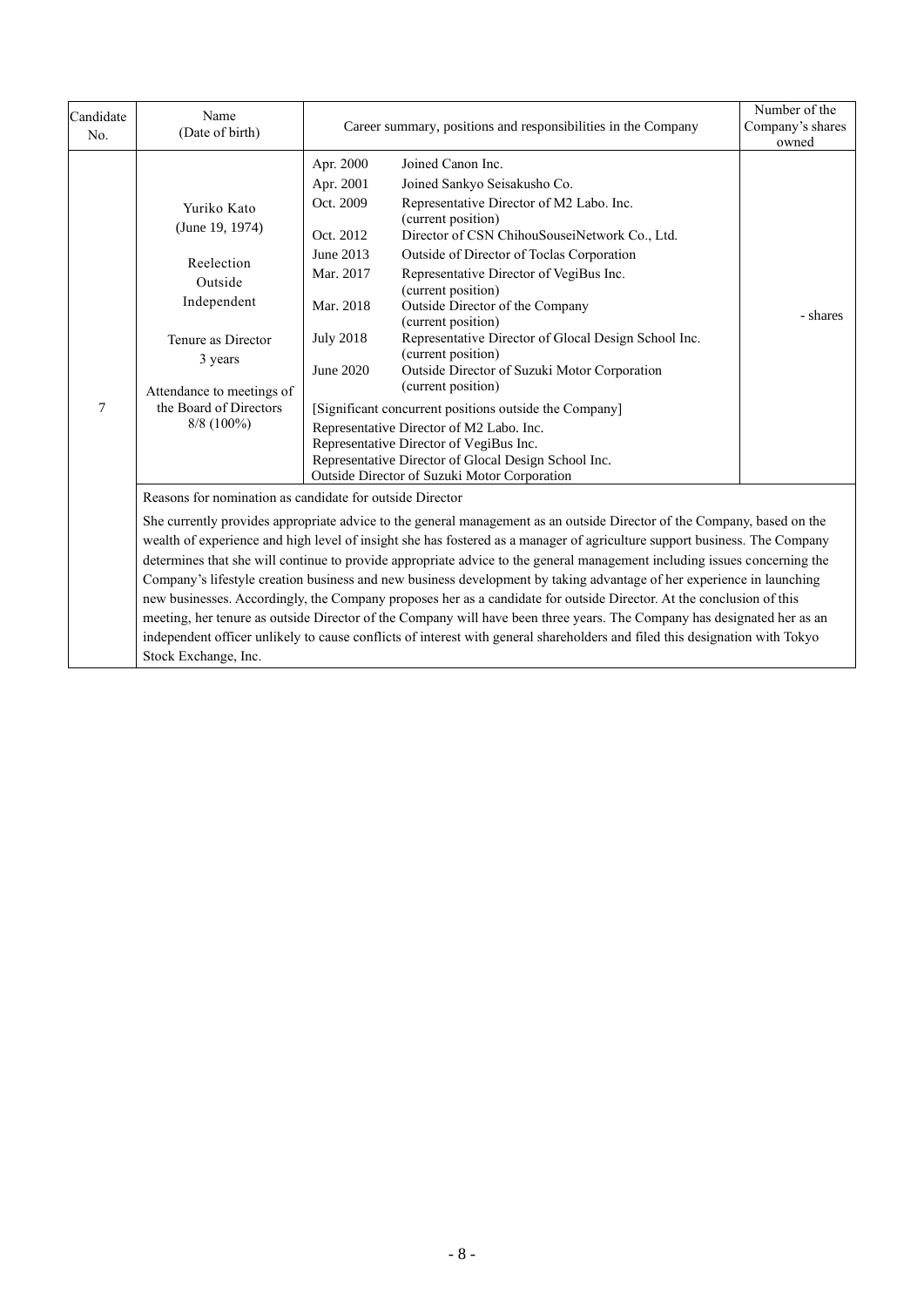| Candidate<br>No. | Name<br>(Date of birth)                                                                                                                                                                                                                                                                                                                                                                                                                                                                                                                                                                                                                                                                                                                                                                                                                                                              | Career summary, positions and responsibilities in the Company                                                     | Number of the<br>Company's shares<br>owned                                                                                                                                                                                                                                                                                                                                                                                                                                                                                                                                                                                                                                                                                                                                                                           |          |  |
|------------------|--------------------------------------------------------------------------------------------------------------------------------------------------------------------------------------------------------------------------------------------------------------------------------------------------------------------------------------------------------------------------------------------------------------------------------------------------------------------------------------------------------------------------------------------------------------------------------------------------------------------------------------------------------------------------------------------------------------------------------------------------------------------------------------------------------------------------------------------------------------------------------------|-------------------------------------------------------------------------------------------------------------------|----------------------------------------------------------------------------------------------------------------------------------------------------------------------------------------------------------------------------------------------------------------------------------------------------------------------------------------------------------------------------------------------------------------------------------------------------------------------------------------------------------------------------------------------------------------------------------------------------------------------------------------------------------------------------------------------------------------------------------------------------------------------------------------------------------------------|----------|--|
| 8                | Hajime Hirano<br>(November 16, 1955)<br>Reelection<br>Outside<br>Independent<br>Tenure as Director<br>2 years<br>Attendance to meetings of<br>the Board of Directors<br>$8/8$ (100%)                                                                                                                                                                                                                                                                                                                                                                                                                                                                                                                                                                                                                                                                                                 | Apr. 1979<br>Apr. 2010<br>Apr. 2013<br>Apr. 2014<br>Apr. 2015<br>Apr. 2016<br>Apr. 2018<br>Mar. 2019<br>June 2019 | Joined Mitsubishi Corporation<br>Senior Vice President and Division COO of Petroleum<br><b>Business Division</b><br>Senior Vice President and Deputy Division COO of<br>Natural Gas Business Division<br>Executive Vice President and Division COO of Natural<br><b>Gas Business Division</b><br>Group COO, Energy Business Group (oil and gas<br>exploration and development business, and natural gas<br>business) and Division COO of Natural Gas Business<br>Division<br>Group CEO, Energy Business Group<br>Advisor<br>Outside Director of the Company<br>(current position)<br>Full-time Audit & Supervisory Board Member of<br>Mitsubishi Corporation<br>(current position)<br>[Significant concurrent positions outside the Company]<br>Full-time Audit & Supervisory Board Member of Mitsubishi Corporation | - shares |  |
|                  | Reasons for nomination as candidate for outside Director<br>He currently provides appropriate advice to the general management as an outside Director of the Company, based on the<br>wealth of experience he has fostered as a manager of a leading trading company and his high level of insight into the energy<br>business. The Company determines that he will continue to provide appropriate advice to the general management including<br>issues concerning the Company's procurement of resources and overseas business expansion. Accordingly, the Company<br>proposes him as a candidate for outside Director.<br>At the conclusion of this meeting, his tenure as outside Director of the Company will have been two years. The Company has<br>designated him as an independent officer unlikely to cause conflicts of interest with general shareholders and filed this |                                                                                                                   |                                                                                                                                                                                                                                                                                                                                                                                                                                                                                                                                                                                                                                                                                                                                                                                                                      |          |  |

designation with Tokyo Stock Exchange, Inc.

- (Notes) 1. Katsunori Nakanishi is Chairman and CEO of The Shizuoka Bank, Ltd., and the Company has a business relationship with the bank, including the borrowing of funds. Yuriko Kato is the Representative Director of VegiBus Inc., and the Company has a business relationship with that company in leasing and using of land.
	- 2. There is no special interest between any other candidates and the Company.
	- 3. Limited liability agreements with outside Directors The Company has concluded an agreement with Juichi Nozue, Katsunori Nakanishi, Yuriko Kato and Hajime Hirano to limit their liability for damages set forth in Article 423, paragraph 1 of the Companies Act. The maximum amount of liability for damages under the agreement shall be an amount set forth in laws and regulations. Upon approval of their reelection as outside Directors, the Company will continue the agreement with them to limit their liability for damages.
	- 4. The Company has concluded a directors and officers liability insurance contract with an insurance firm, whereby any damage to be incurred by an insured person due to claims for damages as a result of duties performed as an officer shall be covered by the said insurance contract. Each candidate shall be included as an insured person under the said insurance contract. In addition, the Company plans to renew the contract under the same terms and conditions at the time of its next renewal.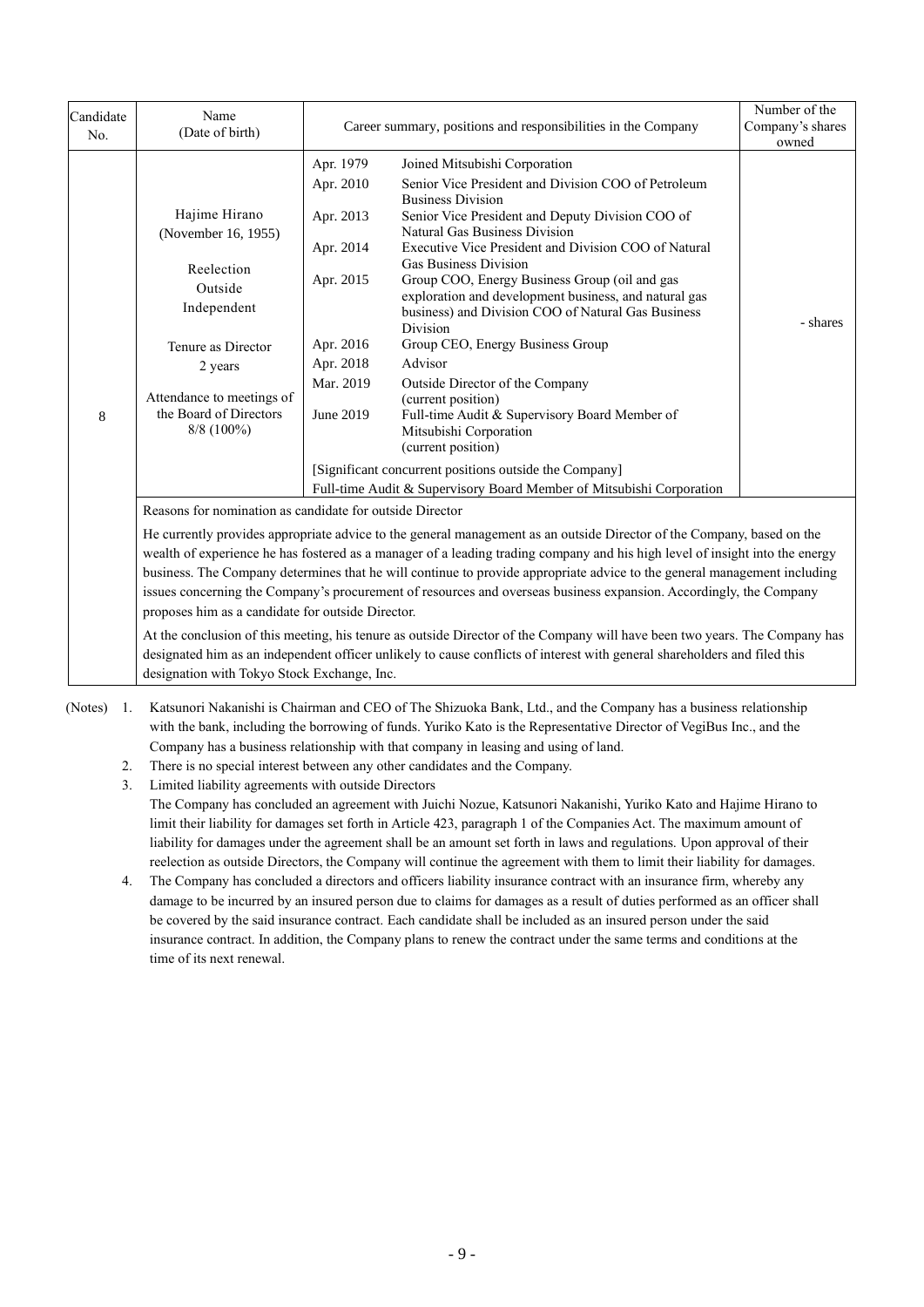## **Proposal No. 3** Election of One Auditor

At the conclusion of this meeting, the term of office of Auditor Hajime Nakai will expire. Therefore, the Company proposes the election of one Auditor. In addition, the consent of the Board of Auditors has been obtained for this proposal.

|  | The candidate for Auditor is as follows: |  |  |  |  |  |  |
|--|------------------------------------------|--|--|--|--|--|--|
|--|------------------------------------------|--|--|--|--|--|--|

| Name<br>(Date of birth)                             | Career summary and positions in the Company            | Number of the<br>Company's shares<br>owned                                   |          |
|-----------------------------------------------------|--------------------------------------------------------|------------------------------------------------------------------------------|----------|
|                                                     | Apr. 1981                                              | Joined the Industrial Bank of Japan, Limited (currently                      |          |
|                                                     |                                                        | Mizuho Bank, Ltd.)                                                           |          |
| Hidefumi Kobayashi                                  | Apr. 2010                                              | Executive Officer and General Manager of Portfolio                           |          |
| (September 27, 1957)                                |                                                        | Management Division, Mizuho Corporate Bank, Ltd.                             |          |
|                                                     | Apr. 2012                                              | Managing Executive Officer, Mizuho Securities Co., Ltd.                      |          |
| New election                                        | Apr. 2013                                              | Managing Executive Officer, Mizuho Financial Group, Inc.                     |          |
| Outside                                             |                                                        | and Managing Executive Officer, Mizuho Securities Co.,                       |          |
| Independent                                         |                                                        | Ltd.                                                                         |          |
| Tenure as Auditor                                   | Apr. 2014                                              | Managing Executive Officer, Mizuho Financial Group,                          |          |
|                                                     |                                                        | Inc. and Executive Managing Director and Managing                            | - shares |
| - years                                             |                                                        | Executive Officer, Mizuho Securities Co., Ltd.                               |          |
| Attendance to meetings of<br>the Board of Directors | June 2017                                              | Full-time Corporate Auditor of Dowa Holdings Co., Ltd.<br>(current position) |          |
| $-/- (-\% )$                                        | June 2020                                              | Part-time Auditor of Kyowa Marine Transportation Co.,                        |          |
|                                                     |                                                        | Ltd.                                                                         |          |
| Attendance to meetings of<br>the Board of Auditors  |                                                        | (current position)                                                           |          |
| $-/- (-\% )$                                        | [Significant concurrent positions outside the Company] |                                                                              |          |
|                                                     | Full-time Corporate Auditor of Dowa Holdings Co., Ltd. |                                                                              |          |
|                                                     |                                                        | Part-time Auditor of Kyowa Marine Transportation Co., Ltd.                   |          |

Reasons for nomination as candidate for outside Auditor

In addition to the wealth of experience and high level of insight he has fostered as a manager of a financial institution, he also possesses experience and high level of insight in the international financial sector as well as expertise in finance and accounting. The Company determines that he has the ability to properly perform the duties required of an auditor. Accordingly, the Company proposes him as a candidate for outside Auditor.

The Company intends to designate him as an independent officer unlikely to cause conflicts of interest with general shareholders and file this designation with Tokyo Stock Exchange, Inc.

(Notes) 1. There is no special interest between the candidate and the Company.

2. Limited liability agreements with outside Auditor

To enable the Company to welcome talented personnel as candidates for outside Auditor, the current Articles of Incorporation prescribes that the Company may conclude agreements with outside Auditors to limit their liability for damages set forth under Article 423, paragraph 1 of the Companies Act to an amount as set forth by laws and regulations. If the election of Hidefumi Kobayashi is approved, the Company plans to conclude the aforementioned limited liability agreement with him.

3. The Company has concluded a directors and officers liability insurance contract with an insurance firm, whereby any damage to be incurred by an insured person due to claims for damages as a result of duties performed as an officer shall be covered by the said insurance contract. The candidate shall be included as an insured person under the said insurance contract. In addition, the Company plans to renew the contract under the same terms and conditions at the time of its next renewal.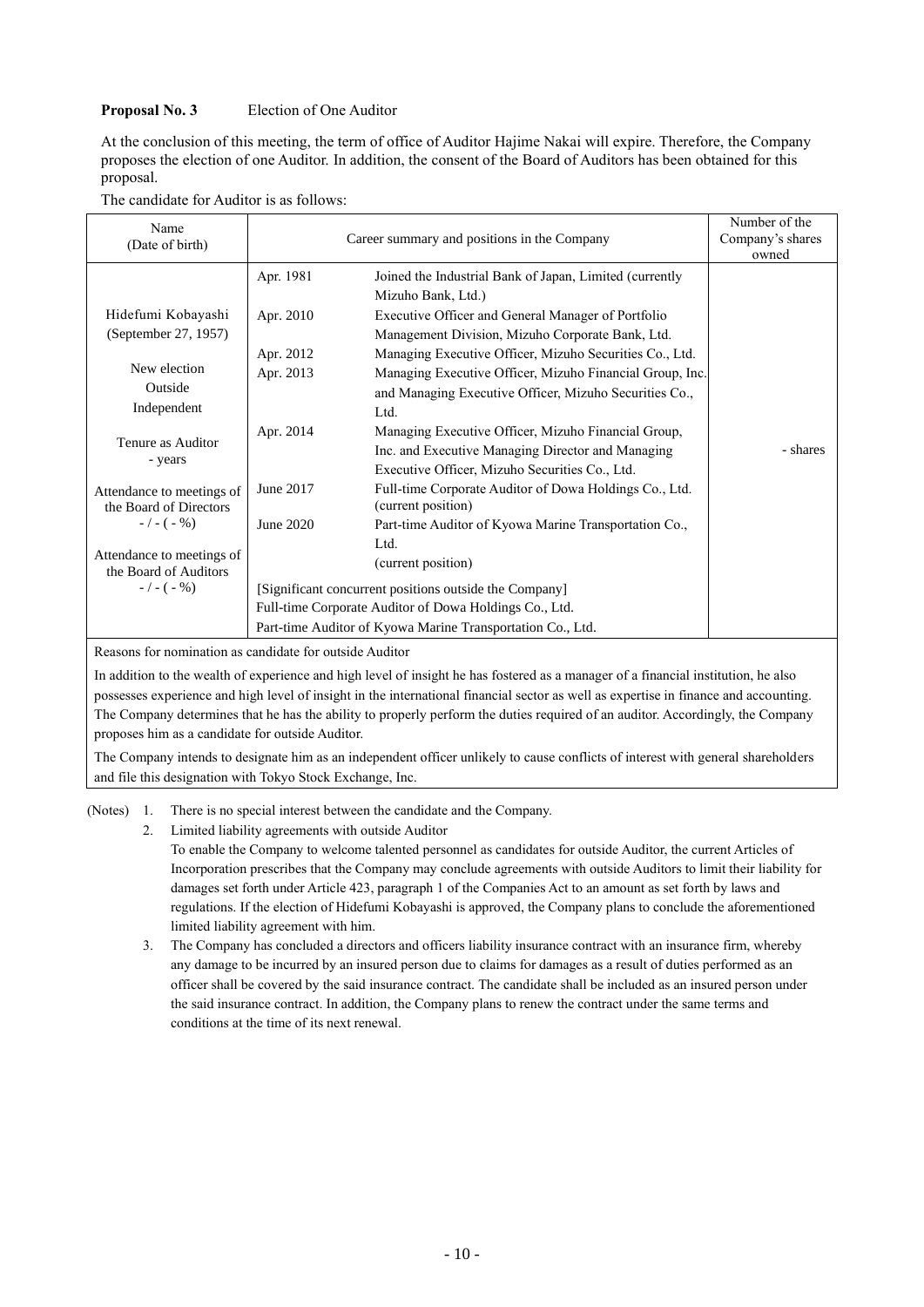#### **Proposal No. 4** Determination of Remuneration for Allotment of Restricted Stock to Directors (Excluding Outside Directors)

At its 159th Annual General Meeting of Shareholders held on March 29, 2007, the Company obtained approval with respect to remuneration for its Directors amounting to no more than ¥300,000,000 annually, and at its 166th Annual General Meeting of Shareholders held on March 27, 2014, the Company obtained approval with respect to allotting stock acquisition rights as share remuneration-type stock options to its Directors (excluding outside Directors) within the scope of the aforementioned annual remuneration.

On this occasion, the Company proposes to allot its common stock to its Directors (excluding outside Directors) subject to a certain transfer restriction period and subject to provisions with respect to matters such as grounds for acquisition by the Company without compensation (the "Restricted Stock"), as described below, for the purpose of allowing the Company's Directors (excluding outside Directors) to share benefits and risks inherent in changes in the share price with shareholders and further enhancing their motivation to bring about a higher share price and improve corporate value.

Upon having comprehensively taken into account the extent to which the Directors have contributed to the Company and other such matters accordingly, the Company proposes setting the total amount of monetary remuneration claims to be granted to its Directors (excluding outside Directors) as remuneration related to the Restricted Stock at no more than ¥60,000,000 annually, within the scope of the aforementioned annual remuneration. The Company deems that the details of the allotment of the Restricted Stock is appropriate given that the decisions thereof have comprehensively taken into account the extent to which the Directors have contributed to the Company and other such matters.

On the condition that this proposal is approved, the Company shall discontinue its existing share remunerationtype stock option plan and going forward will no longer allot new stock acquisition rights as stock options under the said plan.

Meanwhile, the Company has nine Directors currently (of which, four are outside Directors), and will have eight Directors (of which, four are outside Directors), upon approval of Proposal No. 2.

Specific details regarding the Restricted Stock to be allotted to the Company's Directors (excluding outside Directors) and the maximum number of shares thereof

### 1. Allotment and payment of the Restricted Stock

Pursuant to resolution of its Board of Directors, the Company will grant its Directors (excluding outside Directors) monetary remuneration claims whose value is within the scope of the aforementioned annual amount as remuneration related to the Restricted Stock. Meanwhile, the respective Directors are entitled to the allotment of the Restricted Stock upon having paid such monetary remuneration claims in full by means of contribution in kind.

The Board of Directors of the Company will determine the amount to be paid in for the Restricted Stock, such that the paid-in amount is to be within a range that is not especially advantageous to the Directors receiving the Restricted Stock and is to be based on the closing price of the Company's common stock on the Tokyo Stock Exchange as of the business day immediately preceding the date on which the relevant resolution has been made by the Board of Directors relating to issuance or disposal of such shares (otherwise, if no trade is concluded on the business day immediately preceding such resolution date, the closing price as of the most recent trading day immediately preceding that date will be used).

Moreover, the aforementioned monetary remuneration claims will be granted on the condition that a Director (excluding outside Director) of the Company has consented to the aforementioned in-kind contribution and has concluded a restricted stock allotment agreement encompassing details set forth in section 3, below.

#### 2. Total number of shares of the Restricted Stock

The total number of shares of the Restricted Stock to be allotted to the Company's Directors (excluding outside Directors) shall be 150,000 shares, which constitutes the maximum number of shares of the Restricted Stock to be allotted each fiscal year.

However, the Company may make reasonable adjustments to the total number of shares of such Restricted Stock if, on or after the date on which this proposal has been resolved, a stock split (including allotment of shares of the Company's common stock without contribution) or a reverse stock split of the Company's common stock has been carried out, or in other similar cases where it becomes necessary for the Company to adjust the total number of shares of the Restricted Stock subject to allotment.

3. Details of the restricted stock allotment agreement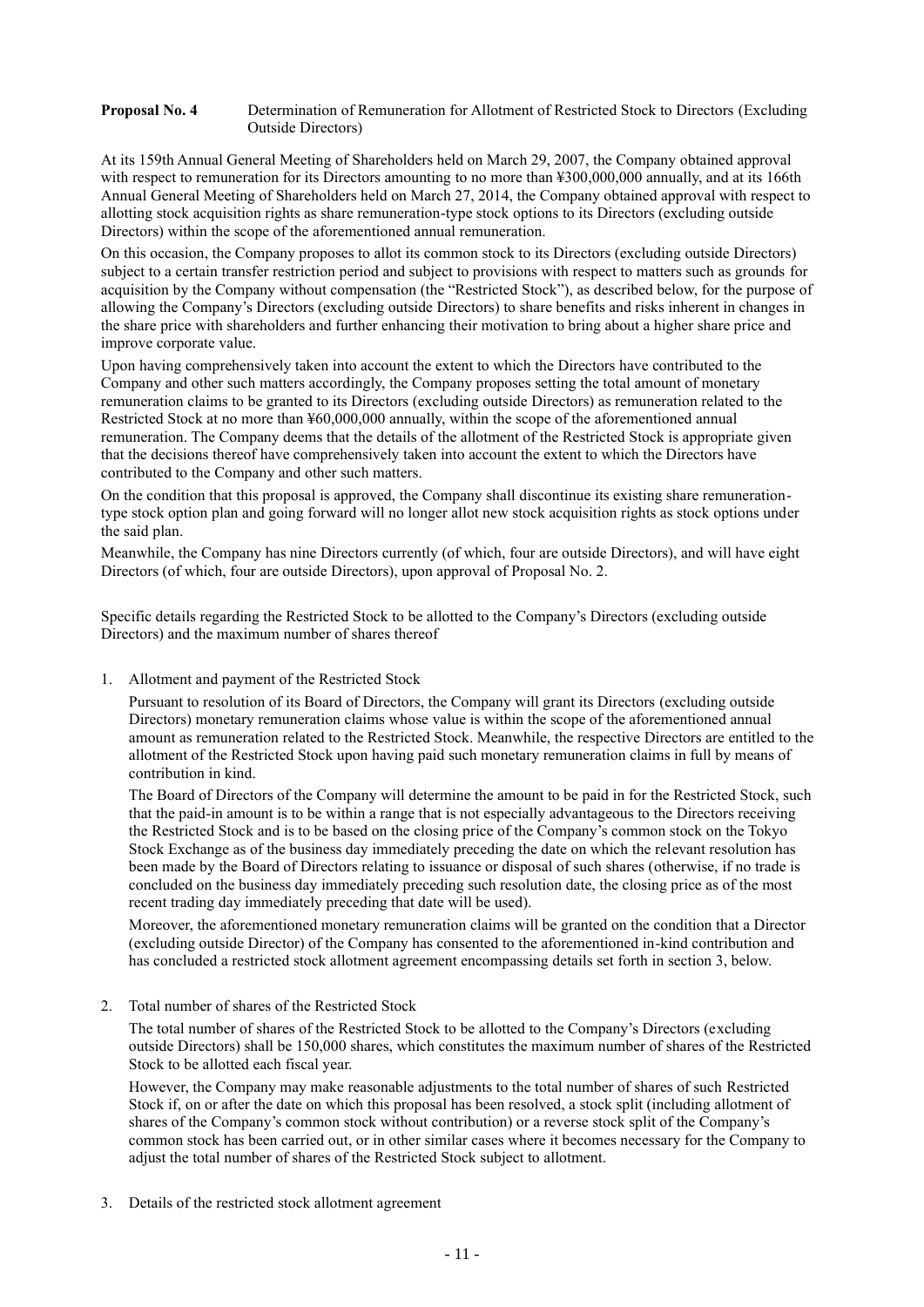When allotting the Restricted Stock, a restricted stock allotment agreement to be entered into by and between the Company and a Director to whom the Restricted Stock is to be allotted pursuant to the resolution of the Company's Board of Directors shall include the following details.

#### (1) Details of the Transfer Restrictions

During the period extending from the issuance date of the Restricted Stock up to the date on which a Director to whom the Restricted Stock has been allotted has resigned from all of his or her position as the Company's Director and/or Operating Officer (the "Transfer Restriction Period"), such Director may not dispose of such Restricted Stock that has been allotted to the Director (the "Allotted Shares") to a third party in any manner whatsoever, including transfer, creation of pledge, creation of mortgage, inter vivos gift, or testamentary gift (the "Transfer Restrictions").

### (2) Acquisition of Restricted Stock without contribution

Unless there are legitimate reasons deemed otherwise justifiable by the Company's Board of Directors, the Company shall automatically acquire the Allotted Shares without contribution in the event that a Director to whom the Restricted Stock has been allotted has resigned from all of his or her position as the Company's Director and/or Operating Officer up to the day prior to the date of the Company's Annual General Meeting of Shareholders to be held for the first time on and after the commencement date of the Transfer Restriction Period.

In addition, the Company shall automatically acquire without contribution those Allotted Shares with respect to which the Transfer Restrictions have not been lifted pursuant to grounds stipulated for lifting the Transfer Restrictions stated in section (3) below, at the point in time when the Transfer Restriction Period stated in section (1) above has expired.

## (3) Lifting of Transfer Restrictions

The Company shall lift the Transfer Restrictions imposed on all of the Allotted Shares upon expiration of the Transfer Restriction Period, on the condition that a Director to whom the Restricted Stock has been allotted has continued to remain in his or her position either as the Company's Director or Operating Officer up to the date of the Company's Annual General Meeting of Shareholders to be held for the first time on or after the commencement date of the Transfer Restriction Period.

However, the Company shall make reasonable adjustments, as necessary, with respect to the number of Allotted Shares of which the Transfer Restrictions are to be lifted and with respect to the timing for lifting the Transfer Restrictions, in the event that such Director, for legitimate reasons deemed justifiable by the Company's Board of Directors, has resigned from all of his or her position as the Company's Director and/or Operating Officer up to the day prior to the date of the Company's Annual General Meeting of Shareholders to be held for the first time on or after the commencement date of the Transfer Restriction Period.

### (4) Procedures with respect to organizational restructuring and other such events

In the case where, during the Transfer Restriction Period, a proposal regarding a merger agreement under which the Company becomes the non-surviving company, a share exchange agreement or share transfer plan under which the Company becomes a wholly-owned subsidiary of another company, or any other proposal regarding organizational restructuring, etc. has been approved at the Company's General Meeting of Shareholders (or at a meeting of the Company's Board of Directors in the event that approval by the Company's General Meeting of Shareholders is not required for such organizational restructuring, etc.) (provided, however, that this applies only when such organizational restructuring, etc. takes effect prior to the expiration of the Transfer Restriction Period; the "Approval of Organizational Restructuring") and a Director to whom the Restricted Stock has been allotted is to resign from all of his or her position as the Company's Director and/or Operating Officer as a result of such organizational restructuring, etc., the Company shall, in advance of the date on which such organizational restructuring, etc. takes effect, lift the Transfer Restrictions with respect to the number of the Allotted Shares to be reasonably determined by taking into account the period extending from the commencement date of the Transfer Restriction Period up to the day on which such organizational restructuring, etc. is approved, by resolution of its Board of Directors.

In addition, upon Approval of Organizational Restructuring, the Company shall automatically acquire without contribution the Allotted Shares whose Transfer Restrictions have not been lifted on the same date as that of the business day prior to the effective date of such organizational restructuring, etc.